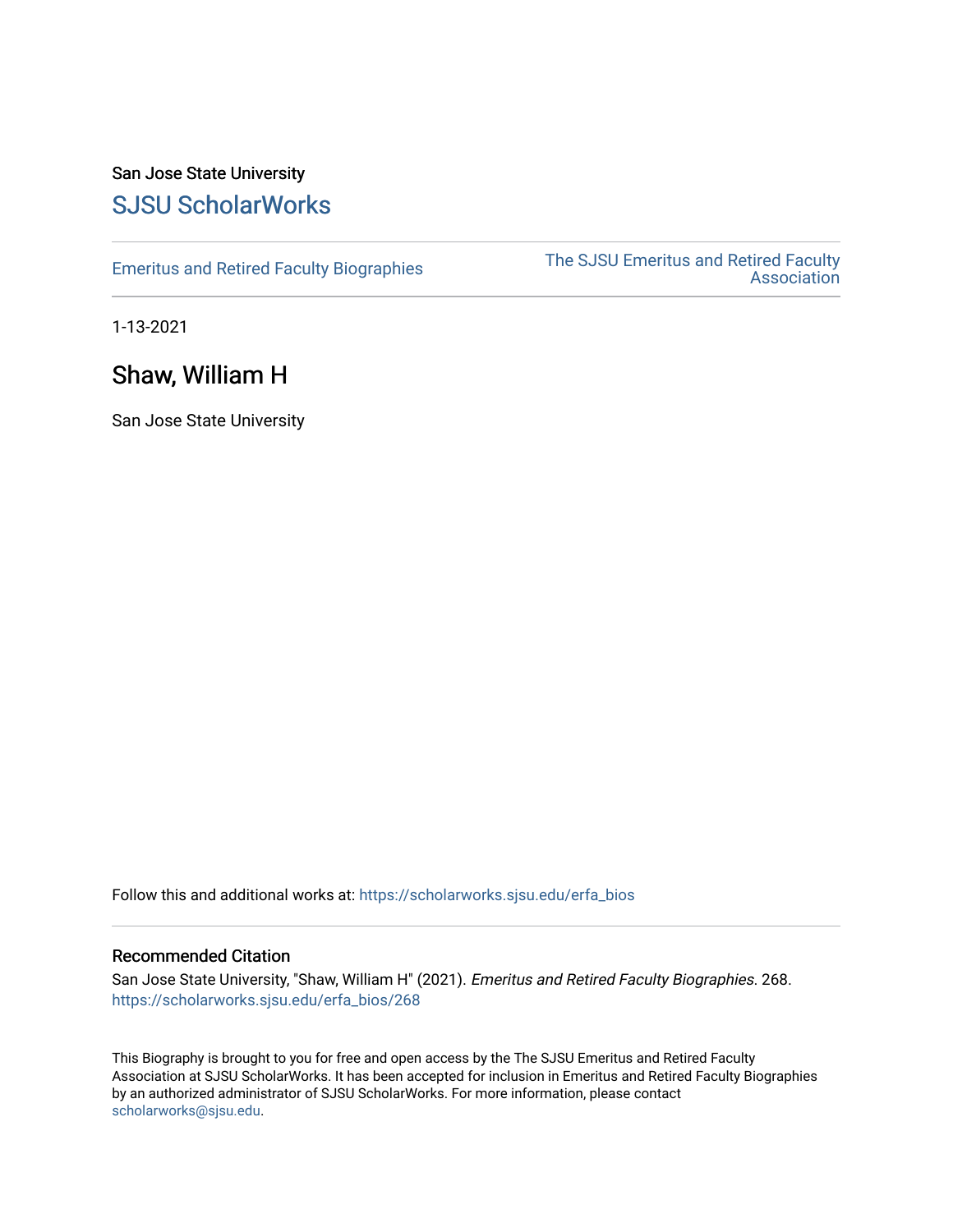# *CURRICULUM VITAE*

# **William H. Shaw**

Department of Philosophy San Jose State University bill.shaw@sjsu.edu

## **EDUCATION**

London School of Economics and Political Science, London University, 1972–76, Ph.D. (political philosophy); Leverhulme Overseas Graduate Studentship, 1972–74

Stanford University, 1966-70, A.B. (philosophy) with Distinction and Phi Beta Kappa; Crossett Scholarship, 1968-70

## **TEACHING EXPERIENCE**

Professor Emeritus, San Jose State University, 1/2018– Professor, San Jose State University, 8/1993–12/2017 Associate Professor, San Jose State University, 8/1988–7/1992 Assistant Professor, San Jose State University, 8/1986–7/1988 Associate Professor, Tennessee State University, 8/1981–7/1986 Assistant Professor, Tennessee State University, 8/1979–8/1981 Assistant Professor, University of Tennessee-Nashville, 9/1976--8/1979

#### **ADMINISTRATIVE EXPERIENCE**

Co-Director, SJSU Study Abroad Program in Bath, England, Spring 2007 Chair of Philosophy Department, SJSU, 1992–2003 Resident Director, CSU International Program at the University of Zimbabwe, 1999–2001 Associate Chair of Philosophy Department, SJSU, 1988-91

# **MAJOR FELLOWSHIPS**

Fulbright Visiting Professor, Department of Philosophy and Center for the Enhancement of Teaching and Learning, University of Hong Kong, 2011–12 Research Fellowship, Stockdale Center for Ethical Leadership, U. S. Naval Academy, 2010–11 Alexander von Humboldt Research Fellowship, Freie Universität, Berlin, 1987–88 Fulbright Senior Lectureship, Department of Philosophy, Classics, and Religious Studies, University of Zimbabwe, 1983–84 National Endowment for the Humanities (N.E.H.) Fellowship in Residence at the University

of Michigan, 1978–79

#### **OTHER FELLOWSHIPS**

N.E.H. Summer Institute ("Ethics: Principles or Practices"), 1992 N.E.H. Summer Seminar ("Consequentialism"), 1990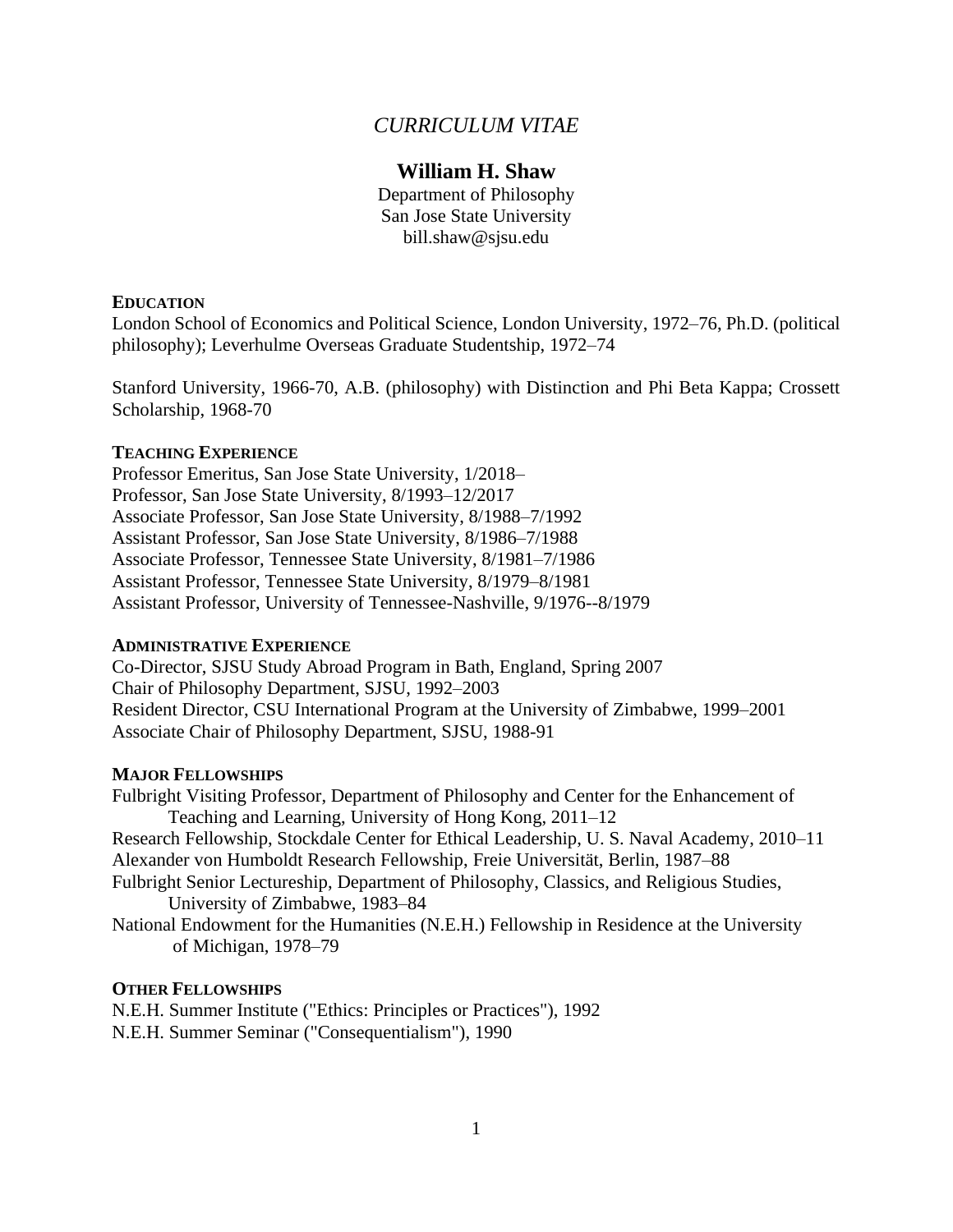N.E.H. Summer Seminar ("Power and Class in Africa"), 1985 American Philosophical Association Workshop on Teaching Philosophy, May 1985 Mellon Foundation Workshop on Economic Justice, Vanderbilt University, June 1981

#### **AWARDS**

Visiting Scholar, Philosophy, Politics, and Law Program, Binghamton University (SUNY), April 2004

SJSU Nominee for the CSU system-wide Wang Excellence Award in Arts and Letters, 2001 SJSU President's Scholar, 1998–99

#### **BOOKS**—AUTHORED

*Moore's Ethics* (Cambridge: Cambridge University Press, forthcoming).

*Utilitarianism and the Ethics of War* (London and New York: Routledge, 2016).

*Business Ethics*, 9<sup>th</sup> ed. (Belmont, Calif: Wadsworth/Cengage Learning, 2017).

*Moral Issues in Business*, 13<sup>th</sup> ed., with Vincent Barry (Belmont, Calif: Wadsworth/Cengage Learning, 2016). I have had sole responsibility for this book since the 4<sup>th</sup> edition in 1989.

*Contemporary Ethics: Taking Account of Utilitarianism* (Oxford: Blackwell, 1999).

*Moore on Right and Wrong: The Normative Ethics of G. E. Moore* [Philosophical Studies Series No. 61] (Dordrecht, The Netherlands: Kluwer, 1995).

*Marx's Theory of History* (Stanford, Calif.: Stanford University Press, 1978; London: Hutchinson, 1978); *Teoria Marxista da História* (Rio de Janeiro: Zahar Editores, 1979); Chinese translation (Beijing: Chongqing Publishing House, 1989; reissued 2007).

#### **BOOKS**—EDITED

*Social and Personal Ethics*, 8<sup>th</sup> ed. (Belmont, Calif: Wadsworth/Cengage, 2014).

*Readings in Philosophy of Law*, 5<sup>th</sup> ed., with John Arthur (Englewood Cliffs: Prentice-Hall, 2010).

G.E. Moore, *Ethics* (Oxford: Oxford University Press, 2005).

*Ethics at Work: Basic Readings in Business Ethics* (New York: Oxford University Press, 2003).

*Social and Political Philosophy*, with John Arthur (Englewood Cliffs, N. J.: Prentice-Hall, 1992).

*Justice and Economic Distribution*, 2<sup>nd</sup> ed., with John Arthur (Englewood Cliffs, N.J.: Prentice-Hall, 1991).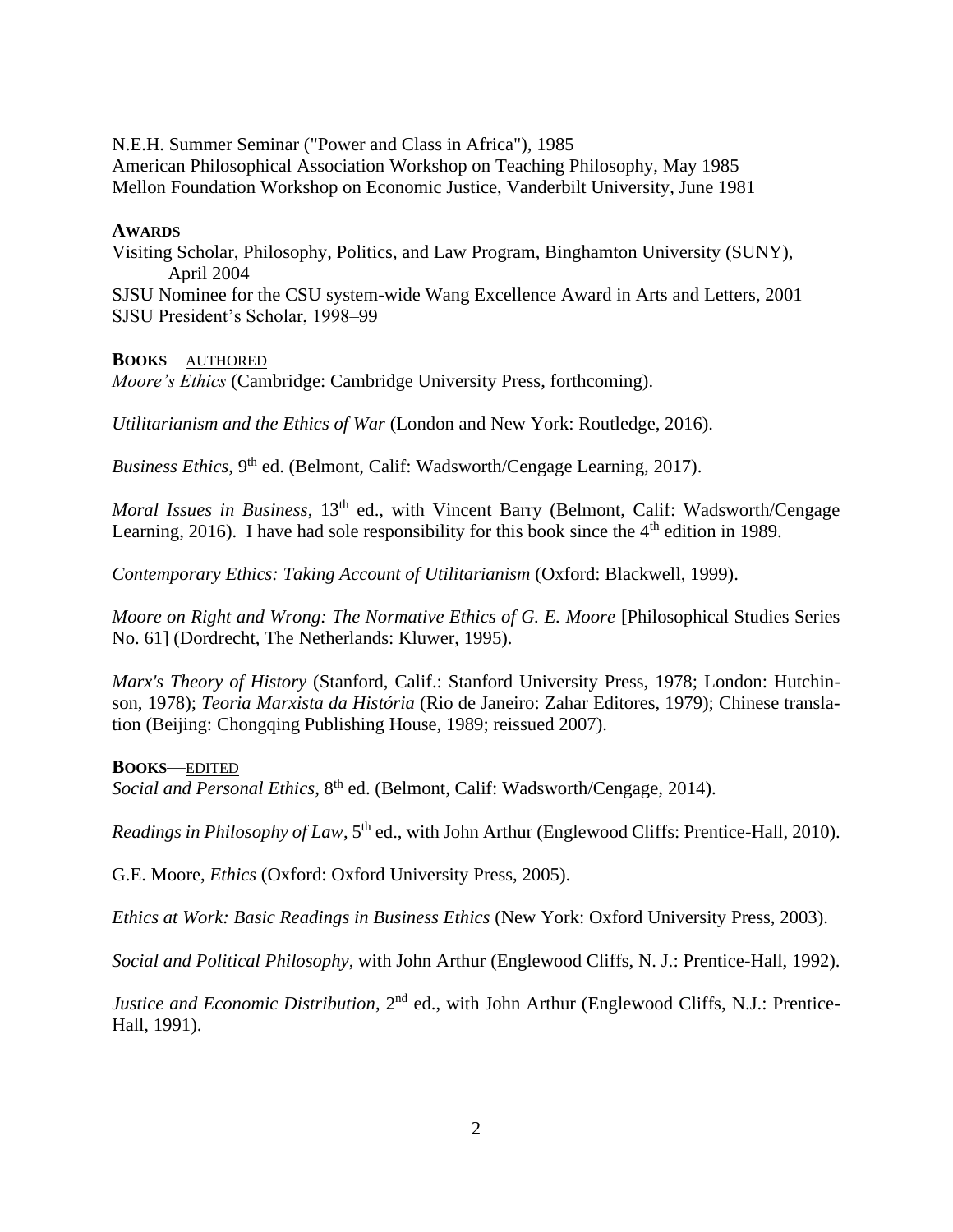### **ARTICLES**

"Mill and Modern Utilitarianism" in Christopher Macleod and Dale E. Miller, eds., *A Companion to Mill* (Oxford: Blackwell, 2017), pp. 551–566.

"Karl Marx on History, Capitalism, and … Business Ethics?" in Eugene Heath and Byron Kaldis, eds., *Wealth, Commerce, and Philosophy: Foundational Thinkers and Business Ethics* (Chicago: University of Chicago Press, 2017), pp.321–339.

"Utilitarianism and the Ethics of War" in Ben Eggleston and Dale Miller, eds., *The Cambridge Companion to Utilitarianism* (Cambridge: Cambridge University Press, 2014), pp. 303-324.

"Consequentialism, War, and National Defense," *Journal of International Political Theory*, vol. 10, no. 1 (February 2014), pp. 20–37.

"Just War Theory," in William H. Shaw, ed., *Social and Personal Ethics*, 8<sup>th</sup> ed. (Belmont, Calif: Wadsworth/Cengage Learning, 2014), pp. 341–7.

"Business Ethics and Military Ethics: A Study in Comparative Applied Ethics," *Journal of Applied Ethics and Philosophy* (Japan), Vol. 4 (August 2012), pp. 22–32.

"In Defense of Corporate Social Responsibility," *Public Affairs Quarterly*, vol. 26, no. 3 (July 2012), pp. 161–77.

"Justice, Rights, and Rules in Mill's Utilitarianism" in Leonard Kahn, ed., *Mill on Justice* (Basingstoke: Palgrave Macmillan, 2012), pp. 47–69.

"Utilitarianism and Recourse to War," *Utilitas,* vol. 23, no. 4 (December 2011), pp. 380-401.

"Beyond the Invisible Hand: Self-Interest, Profit Maximization, and the Social Good" in Julian Friedland, ed., *Doing Well and Good: The Human Face of the New Capitalism* (Charlotte, N.C.: Information Age Publishing, 2009), pp. 113–30.

"Marxism, Business Ethics, and Corporate Social Responsibility," *Journal of Business Ethics*, vol. 84, no. 4 (February 2009), pp. 565–76. Chinese translations appear in *Social Science Research,*  serial no. 175 (March 2008), and *New China Digest*, vol. 12, serial no. 408 (June 2008).

"Reflections on Contemporary Marxism: An Interview" (in Chinese), *Journal of Nanjing University*, vol. 45, no. 5 (2008).

"Impartiality," "Utilitarianism," and "Utility, Principle of," in Robert W. Kolb, ed., *The Encyclopedia of Business Ethics and Society* (Thousand Oaks, Calif.: Sage Publications, 2007). Revised versions in *SAGE Encyclopedia of Business Ethics and Society* (Thousand Oaks, Calif.: Sage Publications, 2018)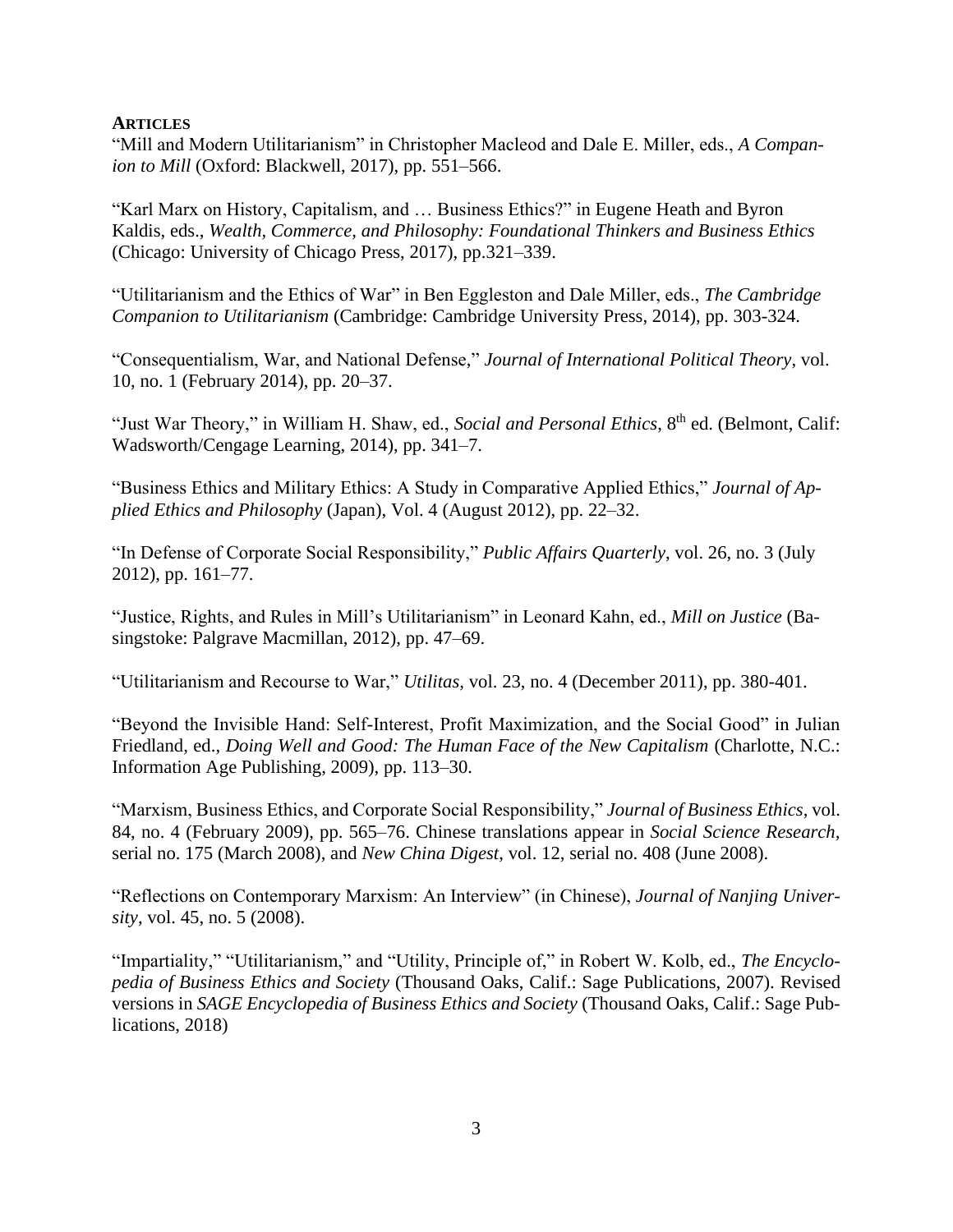"Contemporary Criticisms of Utilitarianism: A Response," in Henry West, ed., *The Blackwell Guide to Mill's Utilitarianism* (Oxford: Blackwell, 2006), pp. 201–16.

"The Consequentialist Perspective," in James Dreier, ed., *Contemporary Debates in Moral Theory* (Oxford: Blackwell, 2006), pp. 5–20. Reprinted in Russ Shafer-Landau, ed., *Ethical Theory* (Oxford: Blackwell, 2007). A revised and abridged version of this essay appears in Hugh Lafollette, ed., *Ethics in Practice*, 4<sup>th</sup> ed. (Oxford: Blackwell, 2014).

"Justice, Incentives, and Executive Compensation," in Robert W. Kolb, ed., *The Ethics of Executive Compensation* (Oxford: Blackwell, 2006), pp. 87–100.

"Nozick in Zimbabwe," *Journal of Social Philosophy*, vol. 34, no. 2 (Summer 2003), pp. 215**–**27.

"'They Stole Our Land': Debating the Expropriation of White Farms in Zimbabwe," *Journal of Modern African Studies*, vol. 41, no. 1 (March 2003), pp. 75–89.

"Between Act and Rule: The Consequentialism of G. E. Moore" in Brad Hooker, Elinor Mason, and Dale E. Miller, eds., *Morality, Rules and Consequences: A Critical Reader* (Edinburgh: Edinburgh University Press, and Lanham, Md.: Rowman and Littlefield, 2000), pp. 6–26.

"Is Hypocrisy a Problem for Consequentialism?" *Utilitas*, vol. 11, no. 3 (November 1999), pp. 340–46.

"Funktionelle Erklärung" in W. F. Haug, ed., *Historisch Kritisches Wörterbuch des Marxismus* (Hamburg: Argument Verlag, 1999), pp. 1167–73.

"Economic Justice" in R. Edward Freeman and Patricia H. Werhane, eds., *The Blackwell Encyclopedic Dictionary of Business Ethics* (Oxford: Blackwell Publishers, 1998 [2<sup>nd</sup> edition, 2005]). pp. 183–5. Reprinted in R. Edward Freeman and Patricia H. Werhane, eds., *The Blackwell Dictionary of Management, Vol. 2: Business Ethics*, 2nd ed. (Oxford: Blackwell Publishers, 2005), pp. 153–4. A revised and updated version appears in Cary Cooper, ed., *Wiley Encyclopedia of Management*, *Vol. 2: Business Ethics*, 3rd ed. (Oxford: Blackwell Publishers, 2014).

"Marxism," with C. Saumarez Smith, in Jane Turner, ed., *The Dictionary of Art* (London: Macmillan, 1996), vol. 20, pp. 524–8

"Business Ethics Today: A Survey," *Journal of Business Ethics*, vol. 15, no. 5 (May 1996), pp. 489–500.

"The Nature of Capitalism" in Rita C. Manning and Rene Trujillo, eds., *Social Justice in a Diverse Society* (Mayfield, 1996), pp. 142–55. This is an excerpt from my book *Business Ethics*.

"Welfare, Equality, and Distribution: Brandt from the Left" in Brad Hooker, ed., *Rationality, Rules, and Utility: Essays on Richard Brandt's Moral Philosophy* (Boulder, Colo: Westview,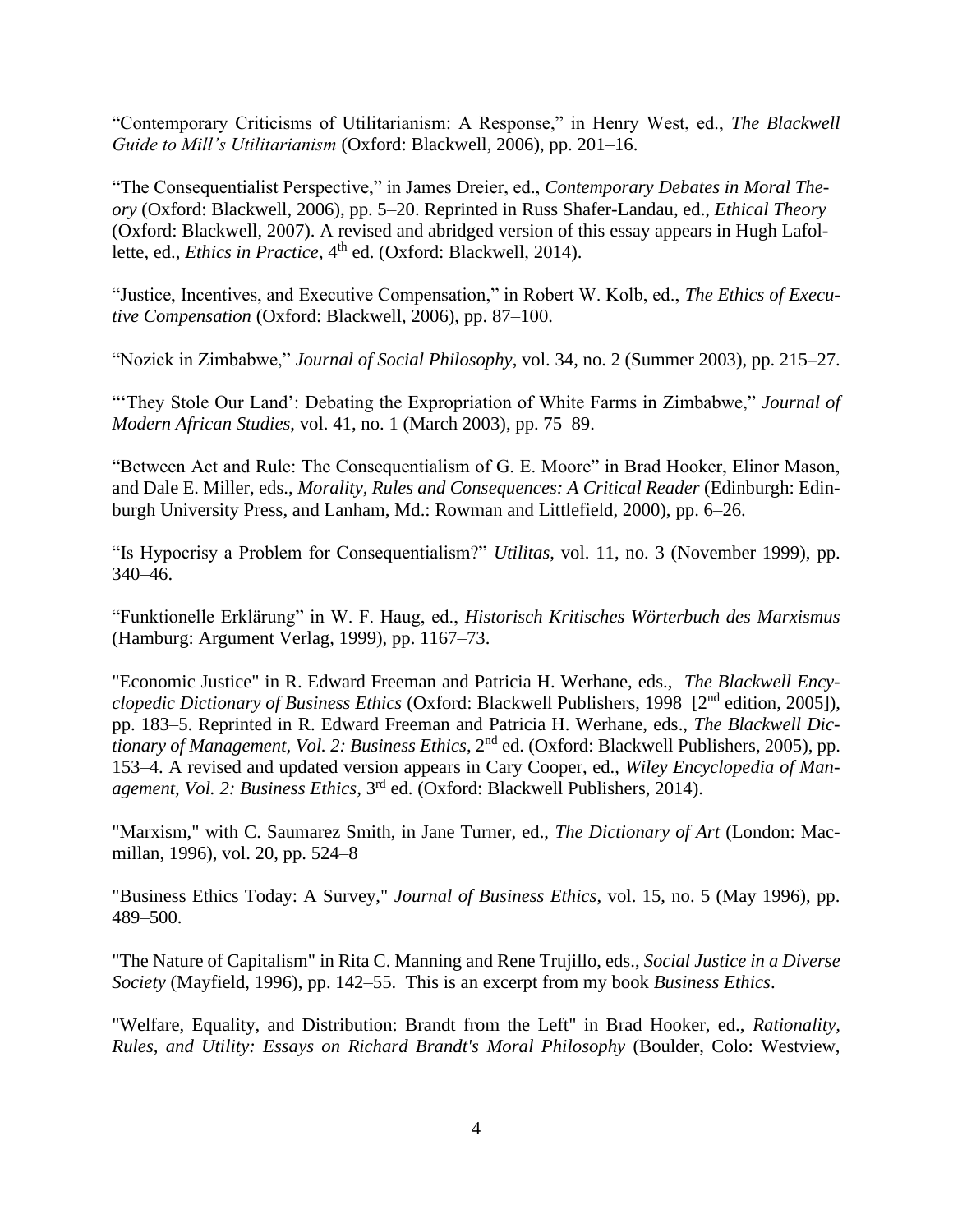1993), pp. 165–87.

"On The Paradox of Deontology" in John Heil, ed., *Rationality, Morality, and Self-Interest: Essays Honoring Mark C. Overvold* (Totowa, N. J.: Rowman and Littlefield, 1993), pp. 99–113. This is a revised version of "The Paradox of Deontology," *Journal of Philosophical Research*, vol. 16 (1991), pp. 393–406.

"Duquette and the Primacy Thesis," *Philosophy of the Social Sciences*, vol. 22, no. 2 (June 1992), pp. 214–7.

"Historical Materialism and More," *Inquiry*, vol. 32, no. 4 (December 1989), pp. 437–53.

"Ruling Ideas," *Canadian Journal of Philosophy*, suppl. vol. 15 (1989), pp. 425–48.

"Plekhanov on the Role of the Individual in History," *Studies in Soviet Thought*, vol. 35 (1988), pp. 247–65.

"A Moral Theory for Marxists," *Polity*, vol. 20, no. 3 (1988), pp. 479–97.

"Marxism and Moral Advocacy," with M. Overvold, in Y. Hudson and C. Peden, eds., *Philosophical Essays on the Ideas of a Good Society* (Lewiston/Queenston: Edwin Mellen, 1988), pp. 59– 69.

"Rights, Rules, and Utilitarianism," *The Philosopher* [Great Britain] (Winter 1986/7), pp. 2–12.

"Towards the One-Party State in Zimbabwe: A Study in African Political Thought," *Journal of Modern African Studies*, vol. 24, no. 3 (September 1986), pp. 373–94.

"Historical Materialism and the Development Thesis," *Philosophy of the Social Sciences*, vol. 16, no. 2 (June 1986), pp. 197–210.

"Boycotting South Africa," *Journal of Applied Philosophy*, vol. 3, no. 1 (1986), pp. 59–72.

"Threatening the Irrational: The Puzzle of Nuclear Deterrence," *Cogito*, vol. 3, no. 4 (December 1985), pp. 21–37.

"On the Morality of Nuclear Deterrence," *Journal of Applied Philosophy*, vol. 2, no. 1 (1985), pp. 41–52.

"Marx and Morgan," *History and Theory*, vol. 23, no. 2 (1984), pp. 215–28.

"Nuclear Deterrence and Deontology," *Ethics*, vol. 94, no. 2 (January 1984), pp. 248–60.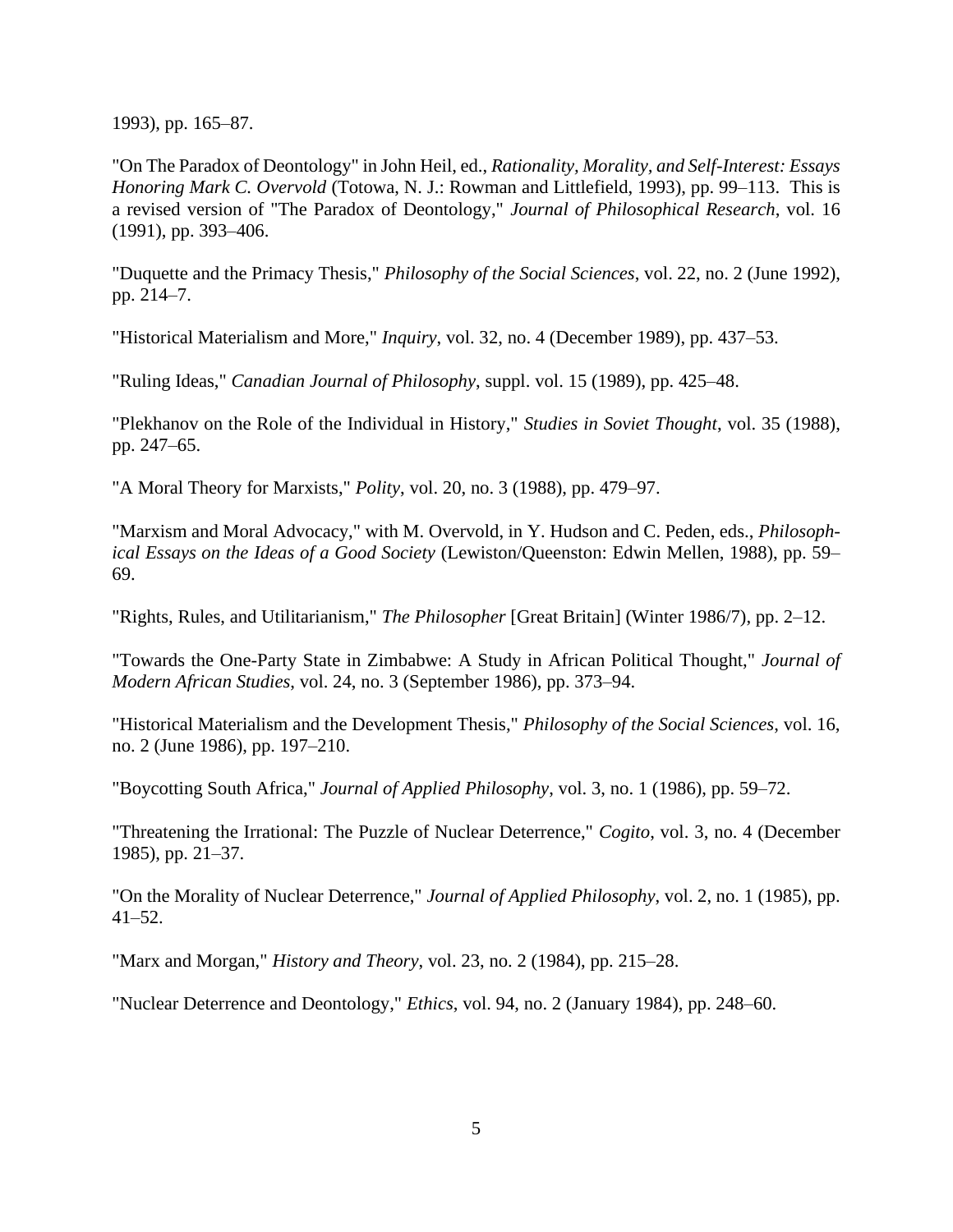"Marxism, Revolution, and Rationality" in T. Ball and J. Farr, eds., *After Marx* (Cambridge: Cambridge University Press, 1984), pp. 12–35.

"Analogy and Inference," with L. Ashley, *Dialogue*, vol. 22, no. 3 (September 1983), pp. 415–32.

"Marx's Historical Materialism: The Traditional Interpretation and Its Critics," *Journal of South African Philosophy*, vol. 2, no. 3 (August 1983), pp. 97–105.

"Historical Materialism" in T. Bottomore, ed., *A Dictionary of Marxist Thought* (Oxford: Blackwell, 1983 [2<sup>nd</sup> ed. 1992]; Cambridge, Mass.: Harvard University Press, 1983), pp. 206–10. An abridged version appears as "Marx's Theory of History and Society" in A. Kuper and J. Kuper, eds., *The Social Science Encyclopedia* (London: Routledge and Kegan Paul, 1984), pp. 497–98.

"How to Do Ethics: A Question of Method," *Metaphilosophy*, vol. 13, no. 2 (April 1982), pp. 117– 30.

"Prisoners, Proletarians, and Paradox" in M. Brodie and K. Sayre, eds., *Reason and Decision* (Bowling Green, Ohio: Bowling Green State University, 1981), pp. 101–10.

"Marxism and Moral Objectivity," *Canadian Journal of Philosophy*, suppl. vol. 7 (1981), pp. 19– 44.

"Marx, Morals, and Philosophy," *Social Praxis*, vol. 8, nos. 1-2 (1981), pp. 137–41.

"Relativism and Objectivity in Ethics" in J. Arthur, ed., *Morality and Moral Controversies* (Englewood Cliffs, N. J.: Prentice-Hall, 1981), pp. 31–50. Reprinted in Heimir Geirsson and Margaret R. Holmgren, eds*., Ethical Theory: A Concise Introduction* (Petersborough, Ontario: Broadview, 2001 [2nd –3 rd eds., 2018]) and in abridged form in subsequent editions of *Morality and Moral*  Controversies, and in Mark Timmons, ed., *Conduct and Character*, 2<sup>nd</sup>-3<sup>rd</sup> eds. (Belmont, Calif.: Wadsworth, 1990, 1993); James E. White, *Contemporary Moral Problems*, 5<sup>th</sup>-8<sup>th</sup> eds. (St. Paul, Minn.: West, 1997, and Belmont, Calif.: Wadsworth, 2000, 2003, 2006); and Judith A. Boss, ed., Perspectives in Ethics, 1<sup>st</sup>-2<sup>nd</sup>eds. (Mountain View, Calif.: Mayfield, 1998; New York: McGraw Hill, 2003).

"Intuition and Moral Philosophy," *American Philosophical Quarterly*, vol. 17, no. 2 (April 1980), pp. 127–34.

"Elementary Lifesaving," *Southern Journal of Philosophy*, vol. 18, no. 1 (Spring 1980), pp. 87– 97.

"`The Handmill Gives You the Feudal Lord': Marx's Technological Determinism," *History and Theory*, vol. 18, no. 2 (1979), pp. 155–76. Reprinted in G. E. Panichas, ed., *Marx Analysed: Philosophical Essays on the Thought of Karl Marx* (Lanham, M.D.: University Press of America, 1985), pp. 23–49.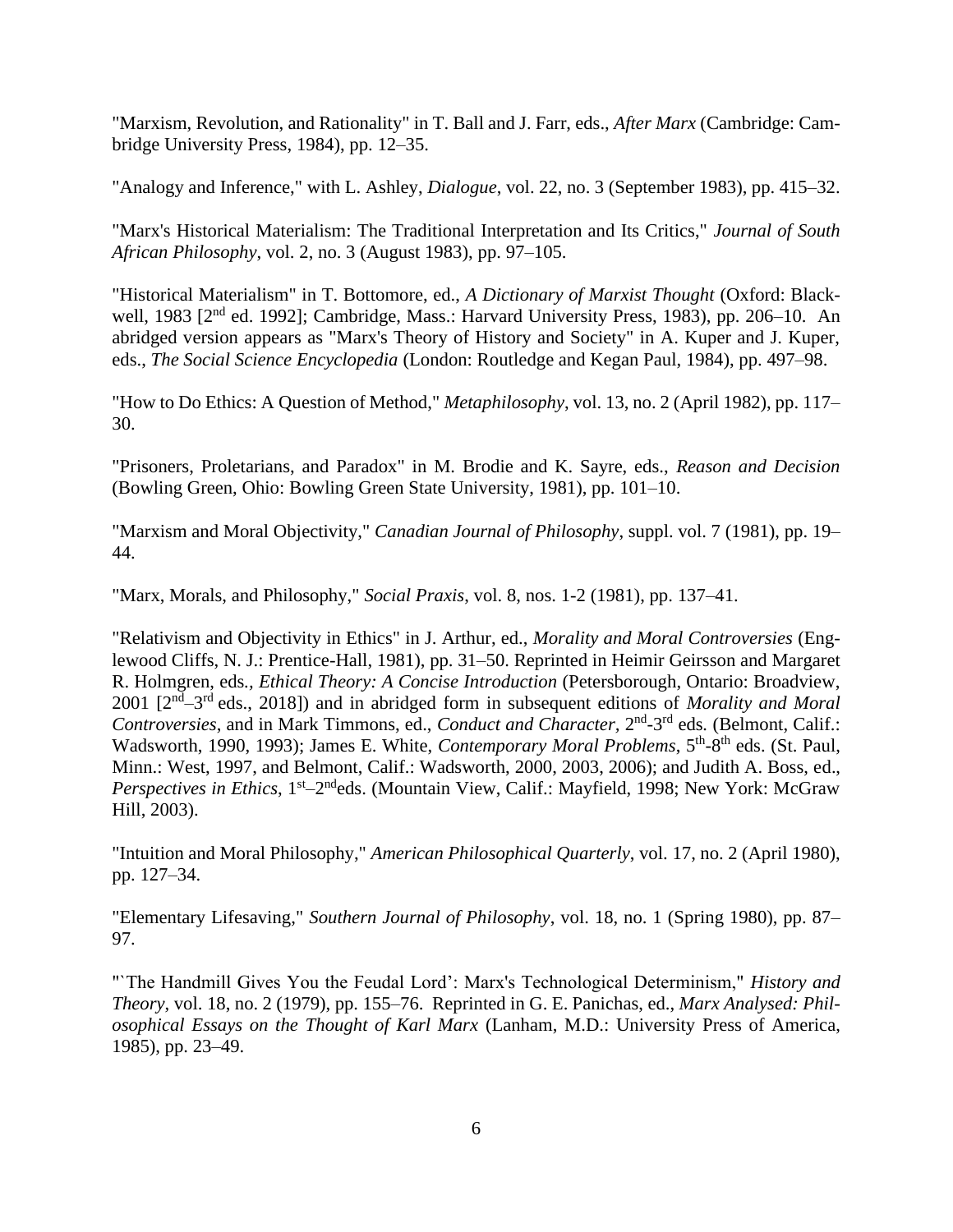#### **BOOK REVIEWS**

Review of Kai Draper, *War and Individual Rights: The Foundations of Just War Theory* in *Journal of Moral Philosophy*, vol. 15, no. 5 (October 2018), pp. 626–29

Review of David Braybrooke, *Analytical Political Philosophy: From Discourse, Edification* in *Review of Metaphysics*, vol. 16, no. 1 (December 2007).

Review of Brian Hutchinson, *G. E. Moore's Ethical Theory*, in *Utilitas*, vol. 16, no. 3 (November 2004), pp.100–2.

Review of Tom Regan, *Defending Animal Rights*, and E.J. Paul and J. Paul, *Why Animal Experimentation Matters* in *Nature*, November 22, 2001, pp. 396–97.

Review of Brad Hooker, *Ideal Code, Real World* in *Mind*, vol. 110, no. 440 (October 2001), pp. 1074–77.

Review of Martha Nussbaum, *Women and Human Development: The Capabilities Approach* in *Chiedza*, Journal of Arrupe College [Zimbabwe], vol. 4, no. 1 (May 2001), pp. 103–4.

Review of R. M. Hare, *Objective Prescriptions and Other Essays*, in *Utilitas*, vol. 13. no. 1 (March 2001): 123–5.

Booknote on Nielsen and Ware, eds., *Exploitation* in *Ethics*, vol. 108, no. 3 (April 1998), pp. 640– 1.

Booknote on Knight and Sened, eds., *Explaining Social Institutions* in *Ethics*, vol. 108, no. 2 (January 1998), p. 457.

Review of Bakunin, *Statism and Anarchy* in *Canadian Philosophical Reviews*, vol. 12, no. 1 (February 1992), pp. 3–5.

Review of Bien, *History, Revolution, and Human Nature* in *Philosophy of the Social Sciences*, vol. 18, no. 3 (Sept. 1988), pp. 407–9.

Review of Flynn, *Sartre and Marxist Existentialism* in *International Journal for the Philosophy of Religion*, vol. 21, no. 2 (1987), pp. 123–4.

Review of Elster, *Making Sense of Marx* in *The American Historical Review*, vol. 91, no. 4 (October 1986), pp. 886–7.

Review of Frey, *Rights, Killing, and Suffering* in *Philosophical Papers* (South Africa), vol. 14, no. 1 (May 1985), pp. 46–8.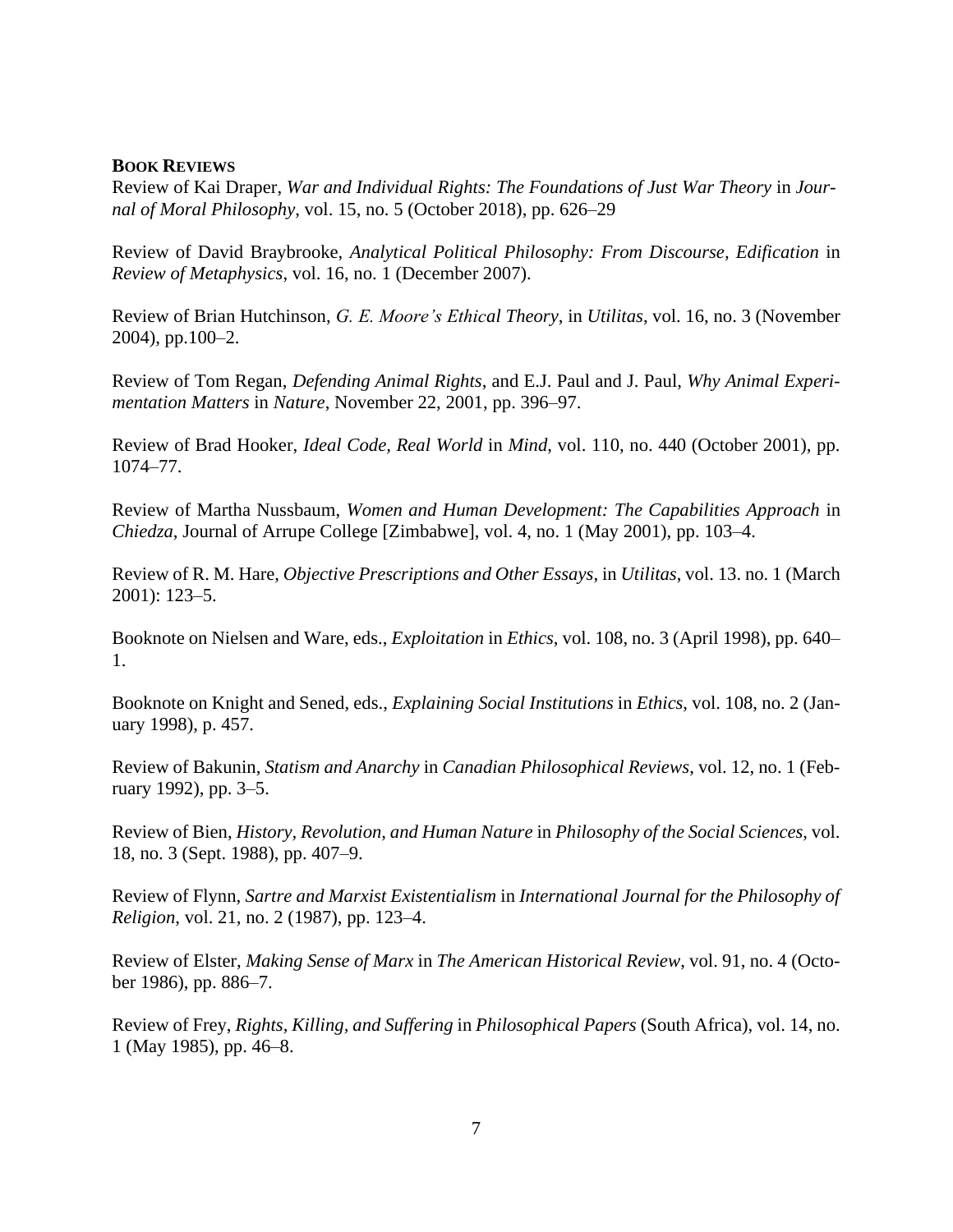Review of Kingston-Mann, *Lenin and the Problem of Marxist Peasant Revolution* in *The American Historical Review*, vol. 89, no. 4 (October 1984), pp. 1120–1.

Review of Labica, *Marxism and the Status of Philosophy* in *Ethics*, vol. 94, no. 3 (April 1984), pp. 529–31.

Booknotes on Callincos, *Marxism and Philosophy* and Burawoy and Skocpol, eds*., Marxist Inquiries* in *Ethics*, vol. 94, no. 3 (April 1984), pp. 556 and 563–4.

Review of Harvey, *The Limits of Capital* in *The American Historical Review*, vol. 88, no. 5 (December 1983), p. 1243.

Reviews of Wood, *Karl Marx* in *Radical Philosophy* 33, Spring 1983, pp. 34-35 and *The American Historical Review*, vol. 86, no. 5 (December 1981), pp. 1062–3.

Booknote on Ryan, *Marxism and Deconstructionism* in *Ethics*, vol. 94, no. 1 (October 1983), p. 161.

Review of Rader, *Marx's Interpretation of History* in *The American Historical Review*, vol. 87, no. 4 (October 1982), pp. 1050–1.

Review of Heilbroner, *Marxism: For and Against* in *The American Historical Review*, vol. 85, no. 5 (December 1980), p. 1170.

Review of Lecourt, *Proletarian Science? The Case of Lysenko* in *Review of Radical Political Economy*, vol. 11, no. 4 (winter 1979), pp. 124–5.

Review of Cohen, *Karl Marx's Theory of History* in *The American Historical Review*, vol. 84, no. 5 (Dec. 1979), pp. 1336-1337.

Review of Sohn-Rethel, *Intellectual and Manual Labour* and Hillel-Ruben, *Marxism and Materialism* in *The American Historical Review*, vol. 84, no. 3 (June 1979), pp. 708–9.

#### **PAPERS, PANELS, SYMPOSIA**

"Karl Marx on History, Capitalism, and … Business Ethics?" Philosophy in Assos conference (Turkey) (July 2018).

"The Primacy of Shareholder Value: Critique of a Dogma," University of Mannheim (May 2015).

"Utilitarianism and the Ethics of War," University of Hong Kong (April 2012) and Peking University (June 2012).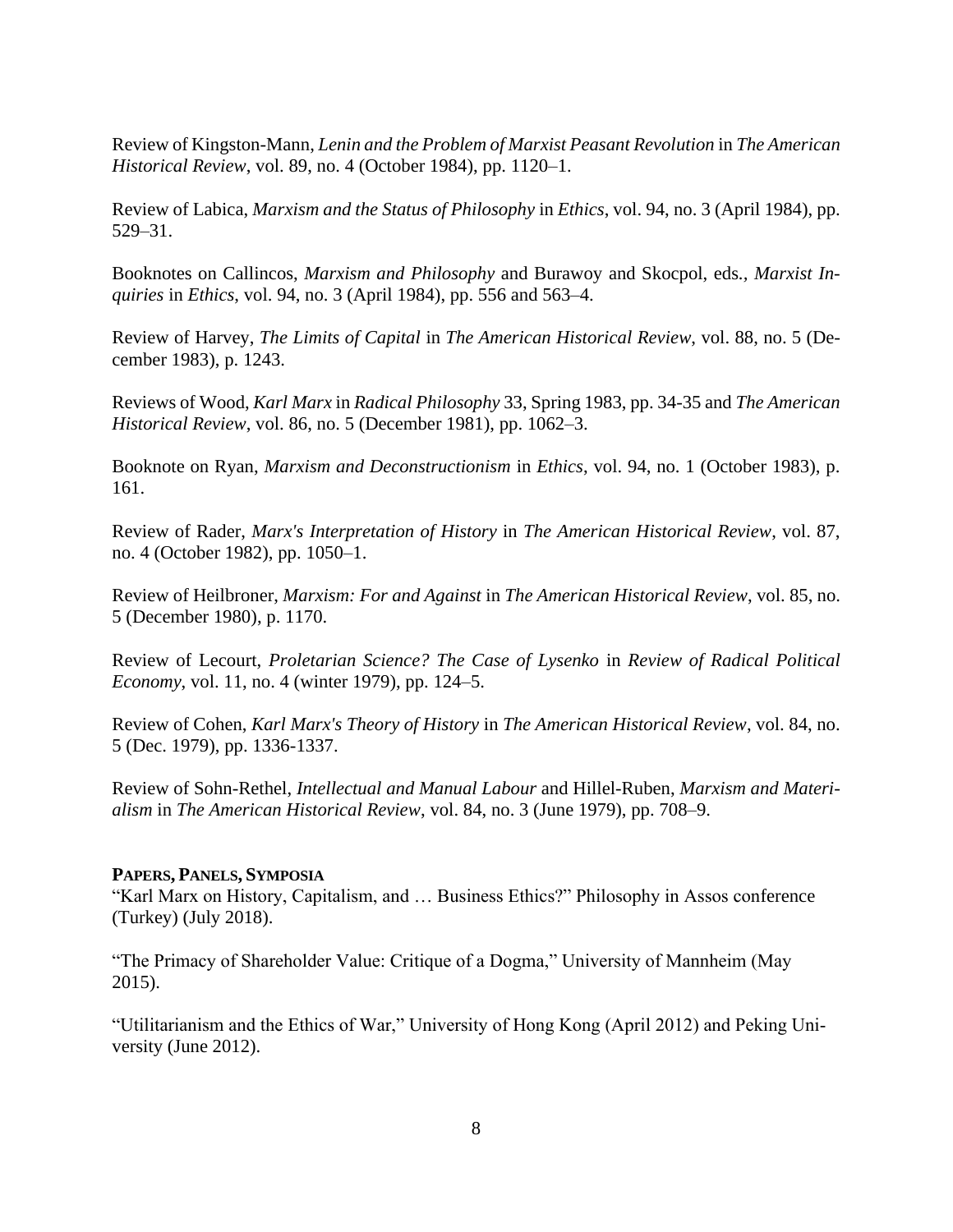"Liberty and Utilitarianism," Chinese University of Hong Kong (February 2012) and Jilin University (June 2012).

"Can Business Ethics Learn Something from Military Ethics?" Sixth International Conference on Applied Ethics, Hokkaido University (Sapporo, Japan), October 2011.

"Utilitarianism and Recourse to War," McCain Conference, Stockdale Center for Ethical Leadership, U. S. Naval Academy, April 2011.

"Globalization and Corporate Social Responsibility," Vincentian Business Ethics Conference, Chicago, Illinois, October 2010.

"Beyond the Invisible Hand," Workshop on Philosophy and Business Ethics, University of Calgary, April 2009.

"Utilitarianism and Global Justice," Conference on War, Development, and Global Justice: Challenges for Global Citizens, Colorado State University, April 2008.

"Marxism, Business Ethics, and Corporate Social Responsibility," Conference on Fundamental Theory and Contemporary Problems, Jilin University (China), July 2007.

"Ethics and Advocacy in the Business Ethics Classroom," Conference on Teaching Business Ethics, University of Colorado, July 2005.

"Justice, Incentives, and Executive Compensation," Symposium on Business and Professional Ethics, University of Colorado, October 2004.

"Challenges to Contemporary Consequentialism," Binghamton University, April 2004.

"From Bad Business to Broke Employees," symposium address, Institute for Ethics and Public Policy, San Diego State University, March 17, 2003.

"Utilitarianism and Rights," University of Zimbabwe, February 2000.

Paper commentator, "Hamlet and the Utilitarians," American Philosophical Association Meeting, Berkeley, April 1998.

"The Nature and Function of Rights," University of Binghamton, April 1998.

"Left Rawlsianism," North American Society for Social Philosophy, American Philosophical Association, Los Angeles, March 1998.

"Utility, Friendship, and Hypocrisy" (session commentator) and "Utilitarianism in the 19<sup>th</sup> Century"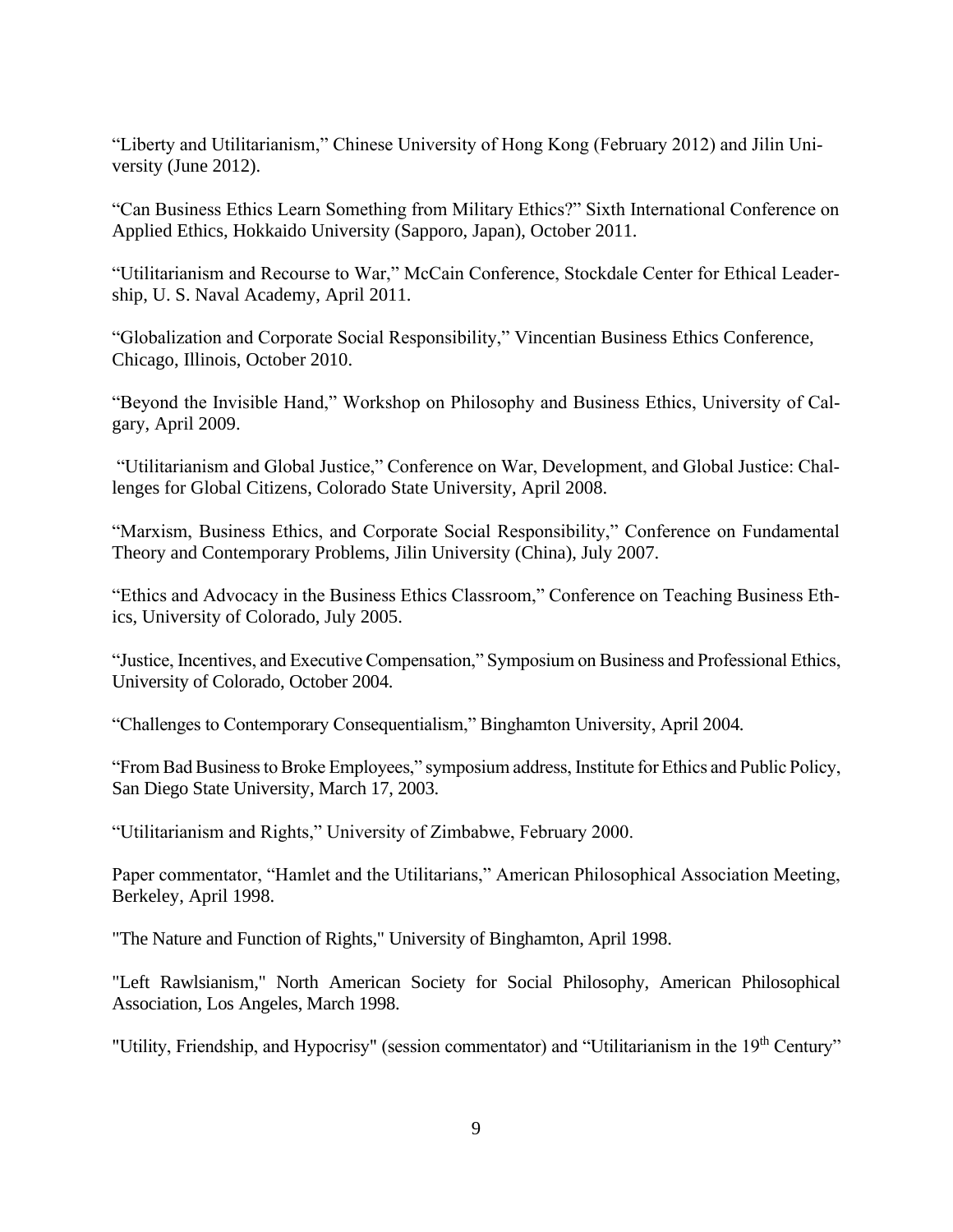(session chair), International Society for Utilitarian Studies, New Orleans, March 1997.

"Decision Procedures, Standards of Rightness, and Impartiality" (session commentator), American Philosophical Association, Seattle, March 1996.

"Business Ethics Today," Conference on Management and Philosophy, National Central University, Taipei, Taiwan, June 1994. (I was one of only two North Americans invited as sponsored guests.) "Democracy, Socialism, and Equality," North American Society for Social Philosophy, American Philosophical Association, Los Angeles, March 1994.

"Ethical Theory" (colloquium chair), American Philosophical Association, Berkeley, March 1991.

"On the Paradox of Deontology," St. Olaf College, October 1990.

"Marxism" (symposium moderator), INCS Conference, San Jose State, April 1987.

"Morality and Immorality" (session moderator), Am. Philosophical Assoc., Berkeley, March 1987.

"Equality and Maternity Benefits" (symposium commentator), Society for Women in Philosophy, American Philosophical Association, San Diego, March 1987.

"The Return to Casuistry" (keynote address commentary), Conference on Teaching Ethics, University of San Diego, February 1987.

"Boycotting South Africa," San Jose State University, October 1985.

"Morality and Politics in Southern Africa," Virginia Commonwealth University, February 1985.

"The Nuclear Deterrence Puzzle," College of Charleston, September 1984, and Tennessee Philosophical Association, November 1984.

"Torture," University of Zimbabwe, July 1984.

"Marx's Historical Materialism," College of Charleston, March 1983, and University of Zimbabwe, April 1984.

"Marxism and Moral Advocacy" (presented by co-author Mark Overvold), World Congress of Philosophy, Montreal, August 1983.

"On the Determinacy of Obligation" (symposium commentator), Tenn. Phil. Assoc., October 1981.

"Should We Kill the Killers?" College of Charleston, April 1981.

"The Marx-Engels Relationship" (symposium chair), American Historical Association, Washington